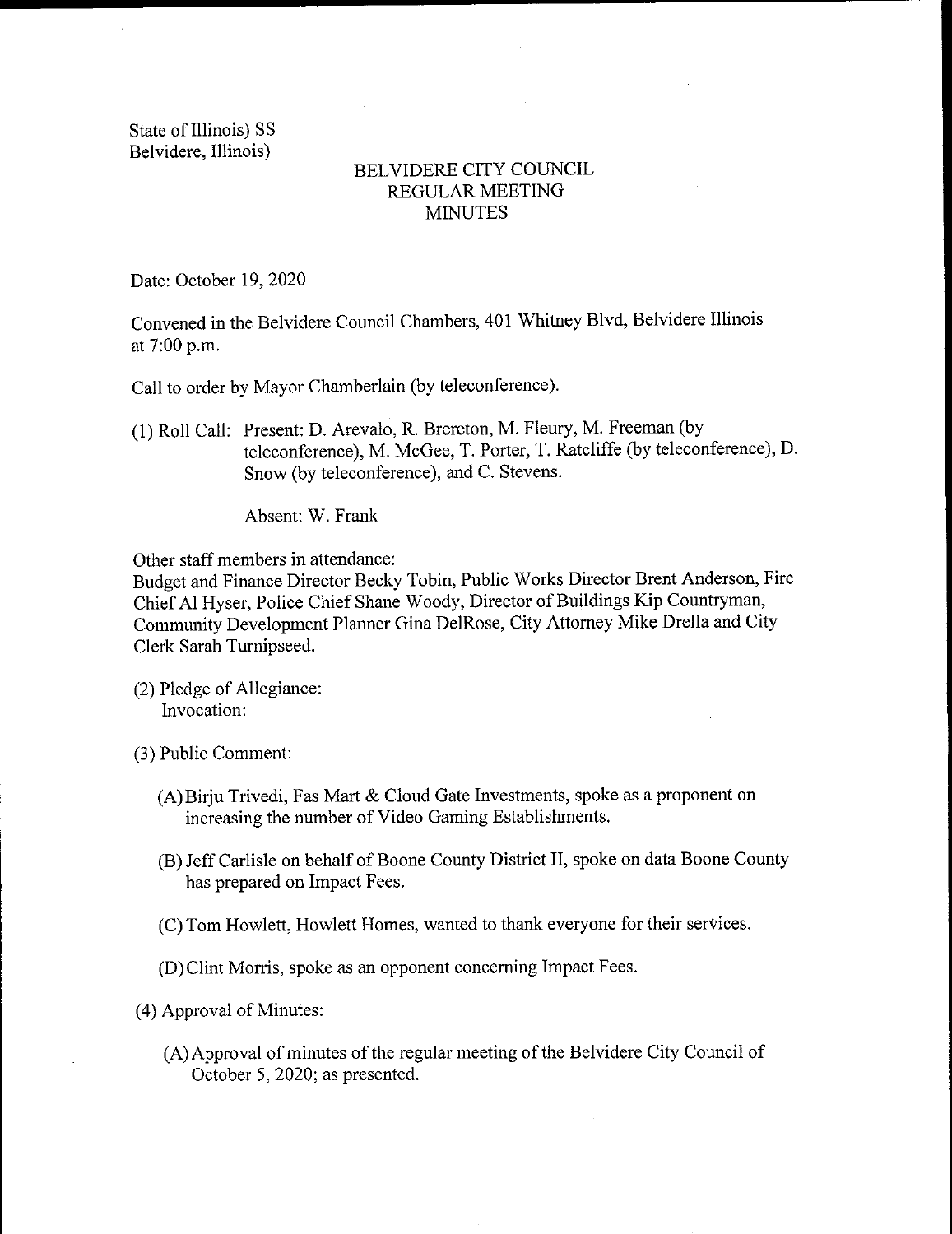Motion by Ald. Arevalo, 2<sup>nd</sup> by Ald. Porter to approve the minutes of the regular meeting of the Belvidere City Council of October 5, 2020. Roll Call Vote: 9/0 in favor. Ayes: Arevalo, Brereton, Fleury, Freeman, McGee, Porter, Ratcliffe, Snow and Stevens. Nays: None. Motion carried.

5) Public Hearing: None.

6) Special Messages and Proclamations:

- A) City Clerk Sarah Turnipseed read Proclamation Recognizing Phil Eaton into the record.
- B) Report of Growth Dimensions by Executive Director Pam Lopez- Fettes.

(7) Approval of Expenditures: General & Special Fund Expenditures: \$2,594,636.19 Water & Sewer Fund Expenditures: \$ 640,158.32

Motion by Ald. Stevens, 2<sup>nd</sup> by Ald. Porter to approve the General & Special Fund Expenditures in the amount of \$2,594, 636. 19. Discussion took place. Roll Call Vote: 9/0 in favor. Ayes: Brereton, Fleury, Freeman, McGee, Porter, Ratcliffe, Snow, Stevens and Arevalo. Nays: None. Motion carried.

Motion by Ald. Snow, 2<sup>nd</sup> by Ald. Fleury to approve the Water & Sewer Fund Expenditures in the amount of  $$640,158.32$ . Roll Call Vote: 9/0 in favor. Ayes: Fleury, Freeman, McGee, Porter, Ratcliffe, Snow, Stevens, Arevalo and Brereton. Nays: None. Motion carried.

8) Committee Reports and Minutes of City Officers:

- A) Monthly Report of Belvidere Police Department Overtime for September 2020.
- B) Monthly Report of Belvidere Fire Department Overtime for September 2020.
- (C) Monthly Report of Community Development Department/Planning Department for September 2020.
- D) Monthly Report of Building Department Revenues, Residential Building Permits and Case Reports for September 2020.
- E) Monthly General Fund Report for September 2020.
- F) Monthly Water/Sewer Fund Report September 2020.
- G) Monthly Financial Report for September 2020.
- H) Monthly CD Investments for September 2020.

Let the record show these reports were placed on file.

1) Minutes of Committee of the Whole— Building, Planning and Zoning and Public Works of October 12, 2020.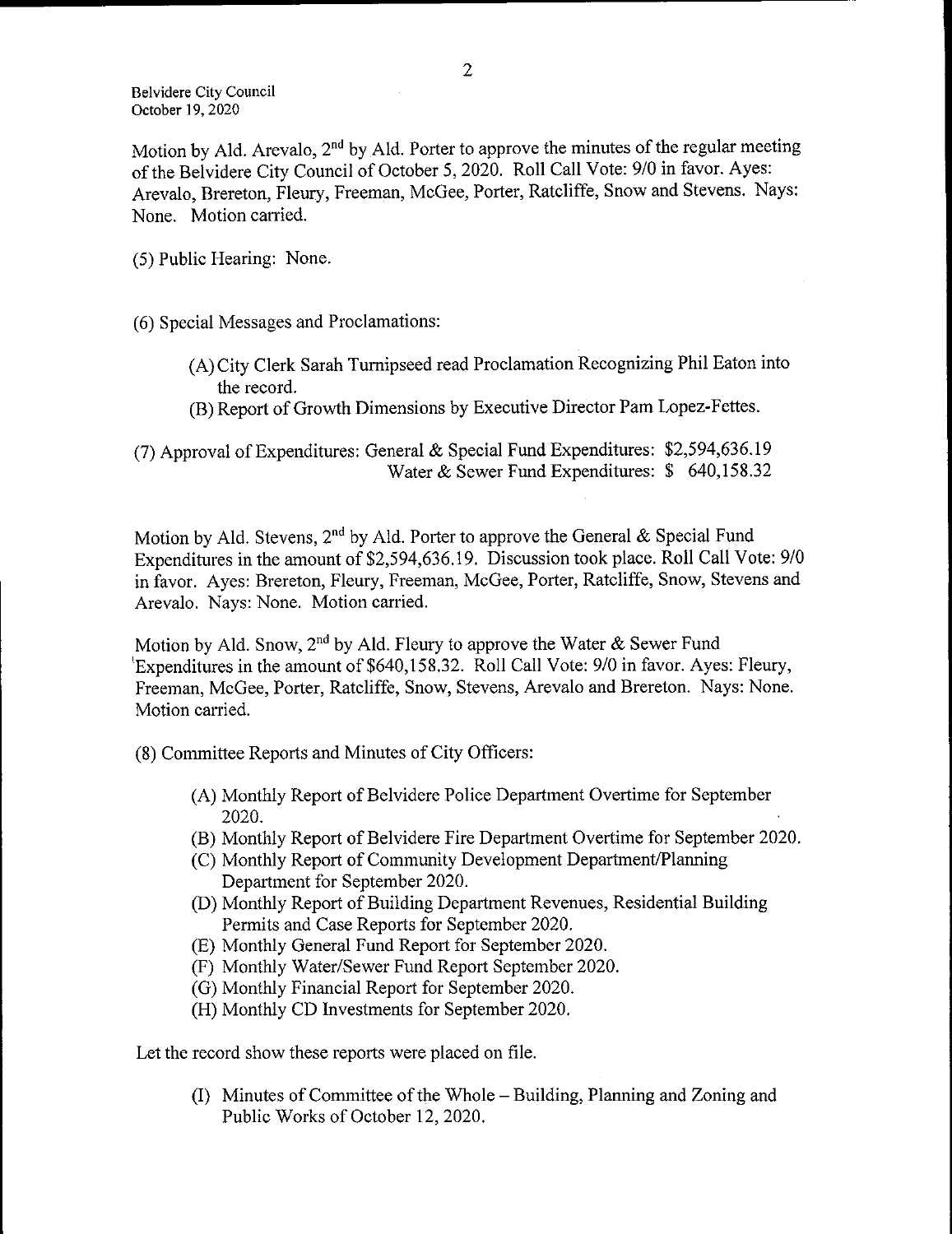Motion by Ald. Arevalo,  $2<sup>nd</sup>$  by Ald. Porter to approve the minutes of Committee of the Whole— Building, Planning and Zoning and Public Works of October 12, 2020.

Roll Call Vote: 9/0 in favor. Ayes: Freeman, McGee, Porter, Ratcliffe, Snow, Stevens, Arevalo, Brereton and Fleury. Nays: None. Motion carried.

9) Unfinished Business:

(A) Ord.  $#506H - 2^{nd}$  Reading: An Ordinance Repealing Section 15-25 of the Belvidere Municipal Code.

Motion by Ald. Snow,  $2<sup>nd</sup>$  by Ald. Arevalo to pass Ordinance #506H. Discussion took place. Roll Call Vote: 4/5 in favor. Ayes: Ratcliffe, Snow, Arevalo and Fleury. Nays: McGee, Porter, Stevens, Brereton and Freeman. Motion lost.

10) New Business:

 $(A)$  Ord. #507H – 1<sup>st</sup> Reading: An Ordinance Authorizing the Sale of Certain Personal Property (Public Works 1974 Pennco Tank Trailer).

Let the record show that Ordinance # 507H was placed on file for first reading.

Motions forwarded from Committee of the Whole— Building, Planning and Zoning and Public Works of October 12, 2020.

- $(A)$  Motion to approve the Special Use Extension Request for Permit #2018-15. Discussion took place. Roll Call Vote: 9/0 in favor. Ayes: Porter, Ratcliffe, Snow, Stevens, Arevalo, Brereton, Fleury, Freeman and McGee. Nays: None. Motion carried.
- B) Motion to approve the proposal from T Lee' <sup>s</sup> Service, in the amount of 9, 495. 00, for a new diesel fuel dispenser for the Street Department. Any cost not covered by insurance will be paid for from Line Item #01-5-310-8200. Roll Call Vote: 9/0 in favor. Ayes: Ratcliffe, Snow, Stevens, Arevalo, Brereton, Fleury, Freeman, McGee and Porter. Nays: None. Motion carried.
- C) Motion to approve the purchase of the 2012 CT Transport 5500 gallon tanker and the 2010 Dragon 6300 gallon tanker in the amount of \$32,000.00, from Midwest Tank and Trailer. This equipment will be paid for from the sanitary sewer depreciation fund 61-1750. Discussion took place. Roll Call Vote: 9/0 in favor. Ayes: Snow, Stevens, Arevalo, Brereton, Fleury, Freeman, McGee, Porter and Ratcliffe. Nays: None. Motion carried.
- D) Motion to approve GFL Environmental Inc. for refuse hauling in Belvidere. Discussion took place. Roll Call Vote: 9/0 in favor. Ayes: Stevens, Arevalo, Brereton, Fleury, Freeman, McGee, Porter, Ratcliffe and Snow. Nays: None. Motion carried.